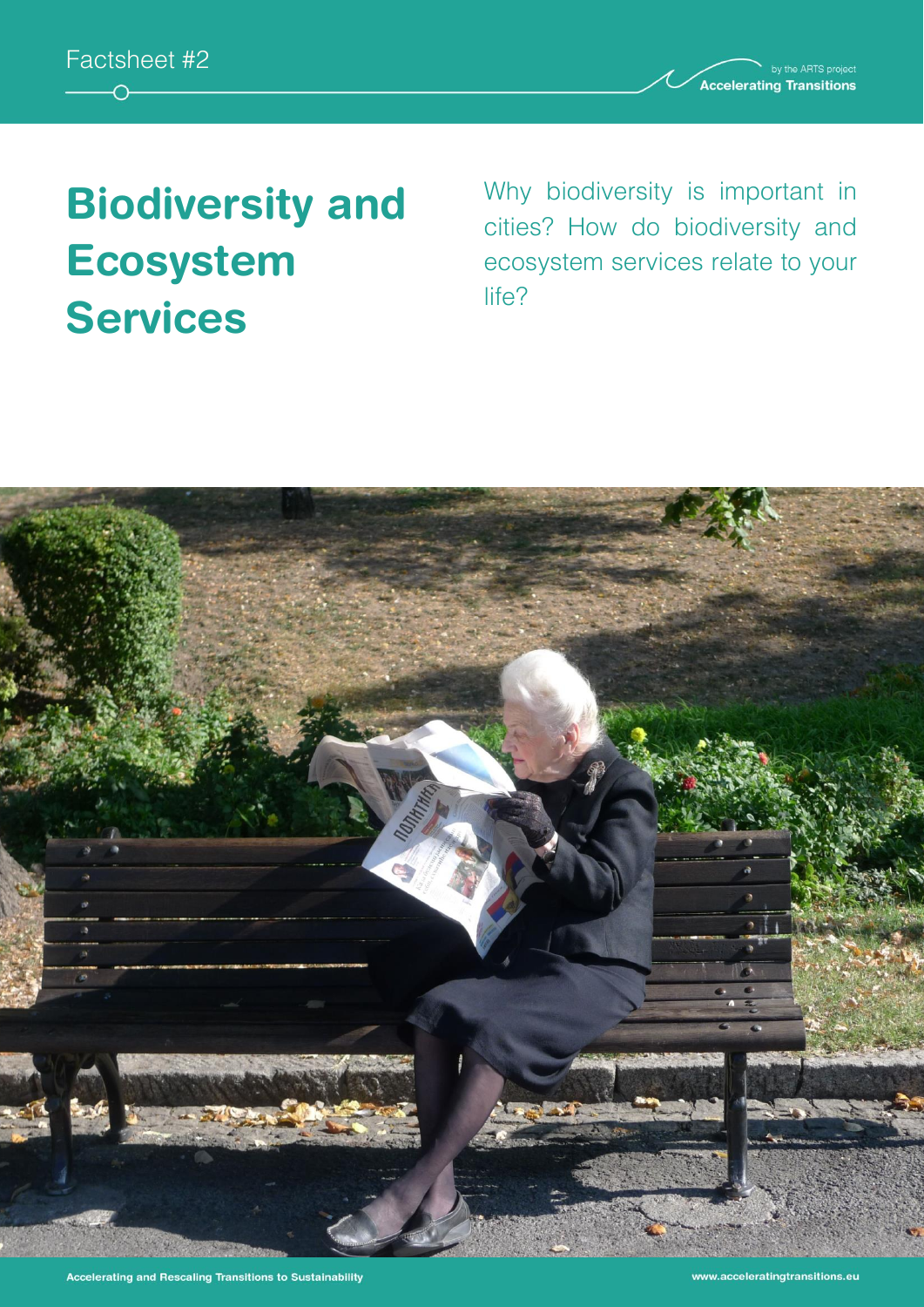

### Understanding biodiversity

Biodiversity is the variety of life on earth, the plants and animals that form the ecosystems we live in and from. It is our life insurance and natural capital, making our planet habitable and beautiful.

Urban nature, including parks, gardens, cemeteries or woodlands, provides us with benefits such as cleaner air, better local climate, reduced noise and spaces for relaxation, inspiration, education, exercise and play.

The benefits that people obtain from nature are often referred to as ecosystem services and can be divided into four categories:

#### **O** provisioning services

Provisioning services include products that we obtain from ecosystems, e.g. food, timber and clean drinking water.

#### **O** regulating services

These are services derived from the ecosystem processes such as e.g. climate regulation, air purification, pollination or decomposition of organic waste.

#### **C** cultural services

Cultural services are generated through our personal interaction with nature and include educational, recreational, spiritual, historical, aesthetic and health values.

#### $\bigcirc$ supporting services

Supporting services are necessary for the production of all other services, e.g. photosynthesis or species habitat.

#### Biodiversity and the big picture

Regions, cities and communities are complex, interconnected systems so we need to learn to look at the big picture.

How does biodiversity fit in there?

A rich urban biodiversity is not only a heritage we should protect. It is also our insurance policy against changing natural conditions, such as climate change. We depend on biodiversity for other resources we need, such as food, clean air or drinking water.

Competition for urban land often leads to a perceived trade-off between preserving nature and building new infrastructure. However, nature-based solutions, such as green facades that make buildings more energy efficient or wetlands for local runoff water management, include nature as an active component and allow for a creation of multi-functional urban spaces.

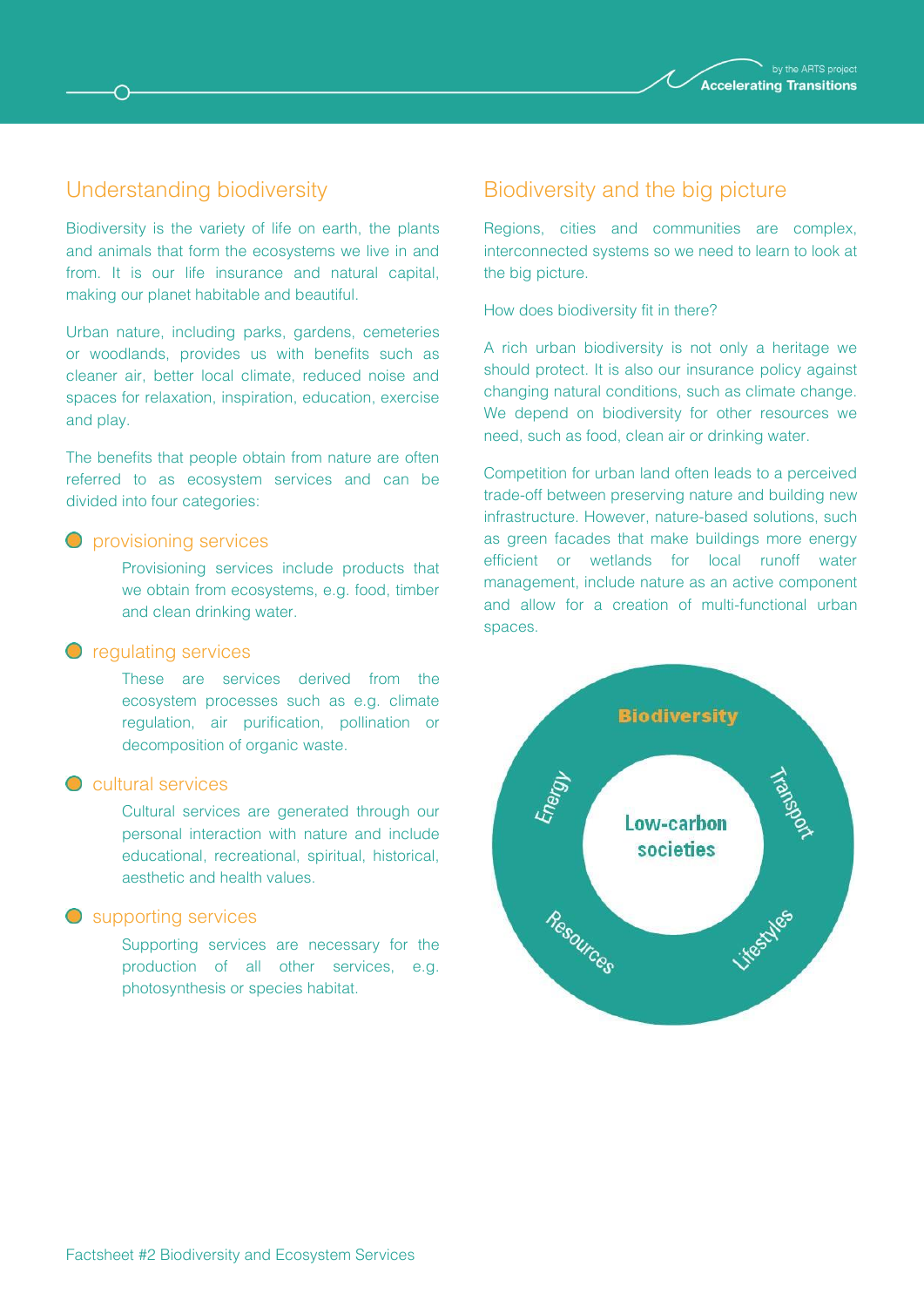

In 2011 the EU Member States committed themselves to halt the loss of biodiversity and the degradation of ecosystem services in the EU by 2020.

### Bee Urban offers sponsorship of beehives to companies in the urban environment in Stockholm (Sweden)

Bee Urban was founded by two environmentally conscious biologists, Karolina Lisslö & Josefina Oddsberg whose purpose was to spread awareness about pollination and bees and their impact on the local as well as the global scale. The hives are placed primarily on rooftops around the city and cared for by Bee Urban while the honey goes to the sponsor.

For more information visit www.beeurban.se

### Searching for solutions

We have learned to take biodiversity for granted but this strategy is now backfiring. Faced with climate change and increased risk of natural disasters, decline of bee population that threatens our food systems and environmental pollution that impacts our health, we begin to realize that urban biodiversity matters.

There are many valuable initiatives that contribute to biodiversity preservation and restoration, ranging from city-wide blue-green infrastructure solutions to seed banks, from natural heritage protection to urban forests. However, there are also a number of controversial solutions such as biodiversity offsetting where the nature destroyed in one place is to be recreated elsewhere.

What will be your solution?

### Friends First teaches homeless people agricultural skills in Brighton (UK)

Friends First is a charity working with homeless and vulnerable people in Brighton. Their project Growing Together teaches homeless people agricultural skills and equips them for a return to the workplace. It now encompasses a 6-acre rural farming microenterprise. Focusing on physical and mental wellbeing, the charity aims to end cycles of repeat homelessness and reintegrate men and women into their local communities."

For more information visit www.bit.ly/1qZkdFu